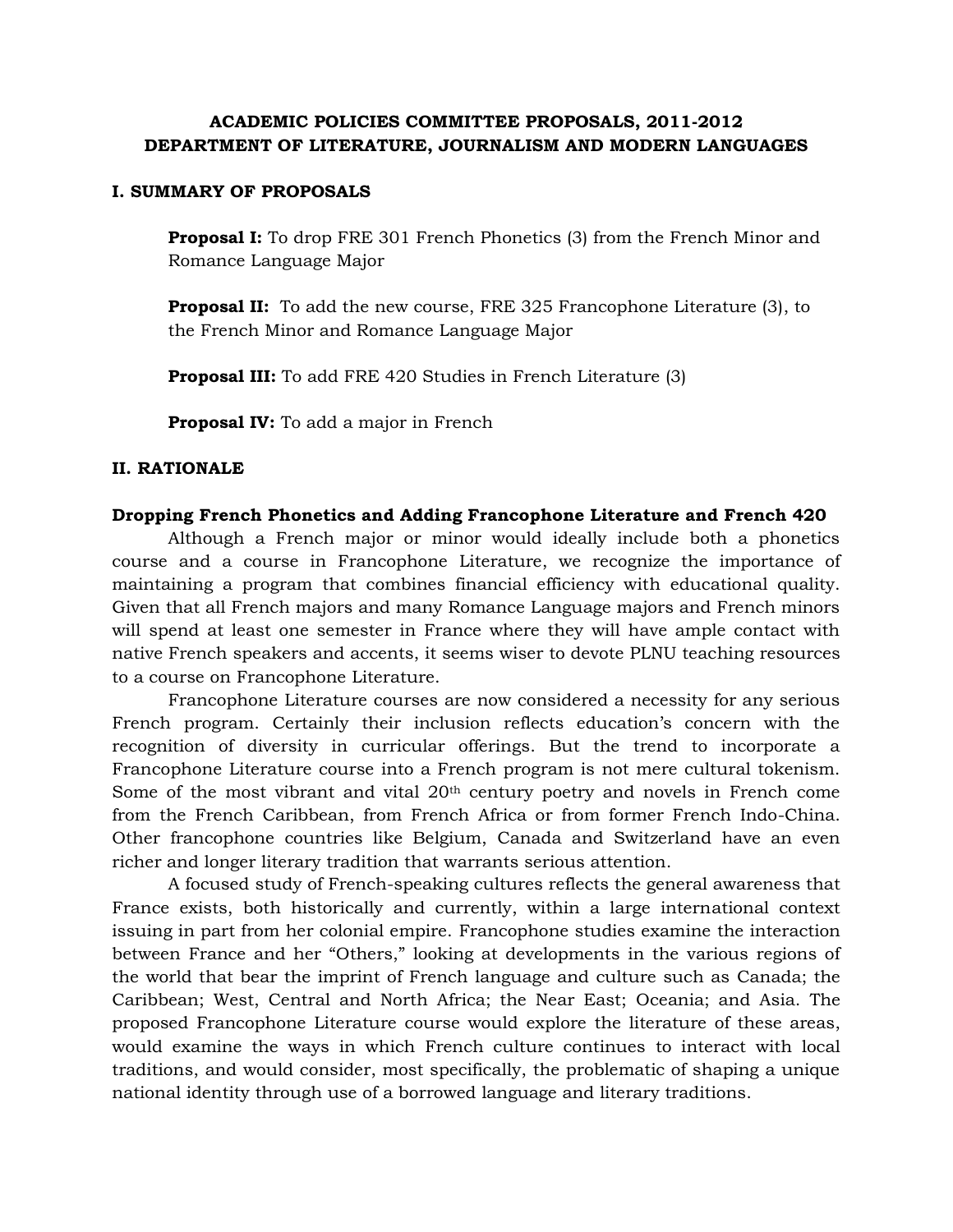A Studies in French Literature course is important to the major for several reasons. First of all, French literature is as vast and varied as English literature, with great writers every century. French majors need the opportunity to learn some of this cultural heritage in depth. The existing French literature course (FRE 320) really provides an introduction to the study of literature and initial practice in learning how to negotiate the more complex language and nuances of literature. The FRE 420 course would allow students to really develop more understanding of the literature itself. In addition, ensuring that students are comfortable reading complex French is of absolutely primary importance in assuring that they will be able to maintain and deepen their knowledge of French after graduation. For students living surrounded by English and thus unable to develop French by just listening to those around them, the optimum way of keeping alive a foreign language is to read regularly, preferably items that are of high quality. Finally, providing students greater depth in their literature backgrounds provides them the possibility of applying, post graduation, to a masters' or Ph.D. program.

#### **Adding a Major in French**

Students who want to Major in languages at PLNU currently have only two options: either the Spanish major or the Romance Language major, a major encompassing both French and Spanish. In order to engage in the serious study of a literature, of the culture that has produced it and of the language in which it is written, a student needs to complete a minimum of 14 units of basic language instruction. Although 14 units is not enough to make a student completely fluent, it allows the student to access the more sophisticated content levels that compose study in a foreign language. Since Romance Language majors must be proficient in two languages, they must thus complete 28 units of lower level language study just to be ready to start the serious cultural, linguistic and literary studies of the major itself. This is so demanding that fully one third of Romance Language majors eventually drop the major. This semester, for example, a Romance Language major dropped the major in favor of a double minor in French and Spanish.

Since students who are primarily interested in Spanish tend to become Spanish majors, we have found that Romance Language majors are generally students who are primarily interested in French. Indeed, over the years we have lost several majors who have left PLNU in order to transfer to other schools that do offer a French major. In fact all the universities that comprise our direct San Diego competition (USD, UCSD and SDSU) offer a major in French. In addition, the premier CCCU schools with which we vie for students (SPU, Calvin, Westmont, Gordon and Wheaton) also offer French majors. Those initial Romance Language majors who stay at PLNU often abandon the Romance Language major in favor of another major (International Studies or Business Administration, for example) combined with a French minor.

For these reasons we believe that a French major would better serve the needs of our students. Although we plan to allow both the French major and the Romance Language major to co-exist for a few years, we fully anticipate that students will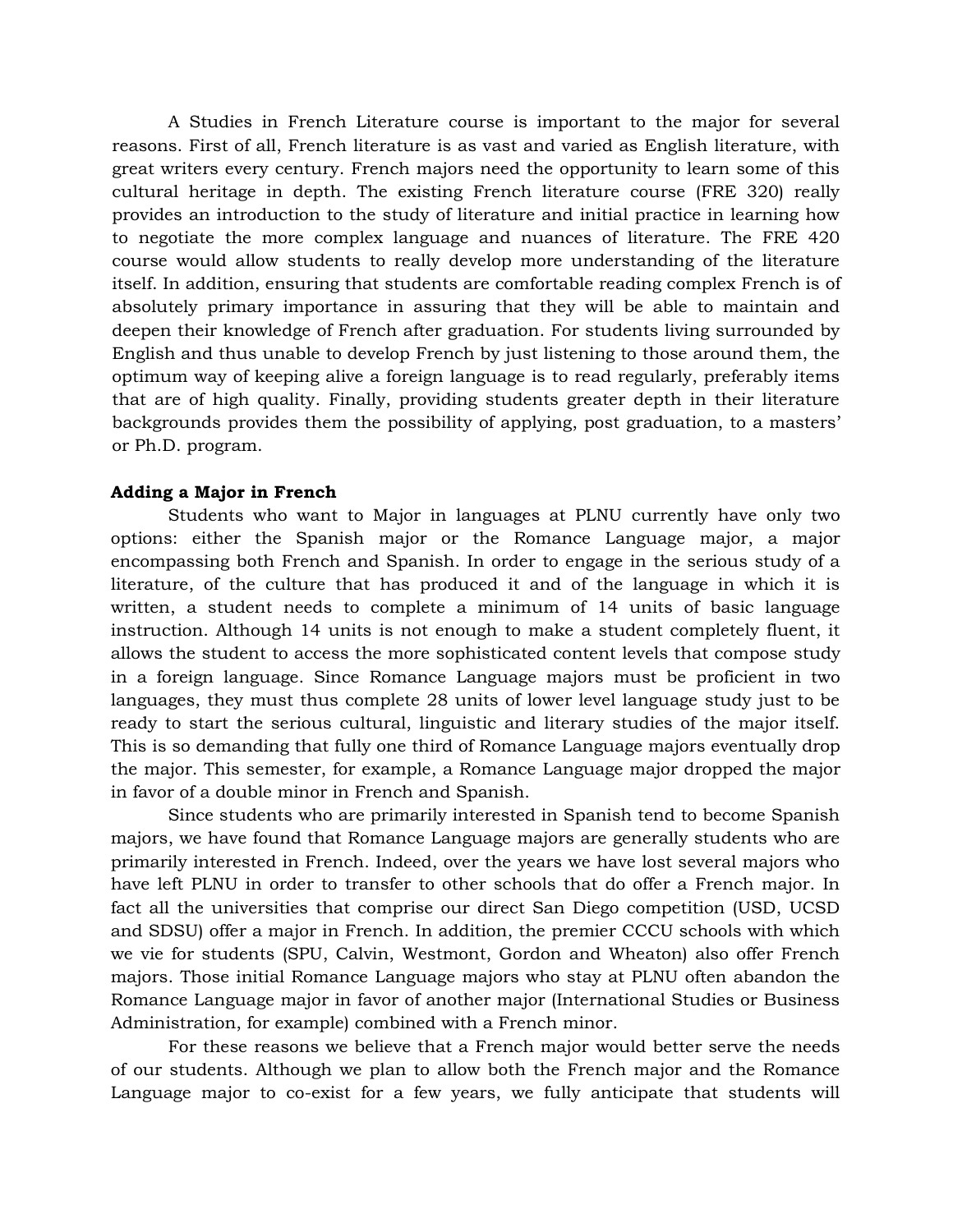basically opt for either the French or the Spanish major. Those students hoping to increase their chances of getting a high school job teaching language will also probably major in one of the languages and then minor in the second language rather than take the more time-consuming Romance Language option. Our next Program Review will take a serious look at the impact of the French major on the Romance Language major and the advisability of discontinuing the latter.

We also feel that the creation of a French major will give us the opportunity to capitalize on a unique Southern California phenomenon. San Diego actually has three schools that offer a full French immersion program. The San Diego French American School (L'école Franco-Américaine de San Diego), the Language Academy and the English-French Learning Academy (La Petite École) all offer San Diego parents the chance to help their children become bi-lingual. Students who have done French immersion at the elementary level can complete their high school studies with a strong French involvement by engaging in the international baccalaureate program through San Diego High School or by taking AP French classes at their local high school and supplementing with classes through the Alliance Française of San Diego. In addition, Los Angeles' Lycée Français also allows American students to do their studies in French. We would be able to offer these students the chance to continue their French studies in a Christian environment, an option that would currently send these students to Westmont or even further afield.

**Relation to Accreditation.** This change is not the result of a demand from an external accrediting agency, but we believe it makes good pedagogical sense, connects well to our mission and provides a potential draw for students that we are currently losing to our San Diego or CCCU competition.

**Relation to University Mission.** PLNU's core values stress the necessity of preparing students for the modern economic world. France has the 5th highest GDP in the world and ranks as the 9th richest nation in the world. French companies do a substantial amount of business in the United States and many French-owned companies have American branches where being bi-lingual would be an advantage. Likewise, the United States conducts much business with France and American companies need individuals who understand French language and culture.

PLNU also values providing students a global perspective and experience so that they can become "world citizens." French is the official language in 45 countries around the world and an understanding of French would open doors not only in Europe, but also in North America, in Africa, the Middle East and in Asia.

Finally, PLNU desires to increase students' understanding of ethnic and cultural diversity to make them "truly educated people, equipped to live in a diverse society and world." Becoming fluent in another language and in the literature it produces is one of the best ways to become more aware of the cultural assumptions that are built into our own view of the world. Indeed, contact with a culture such as the French culture would also further the mission of valuing students as whole persons. French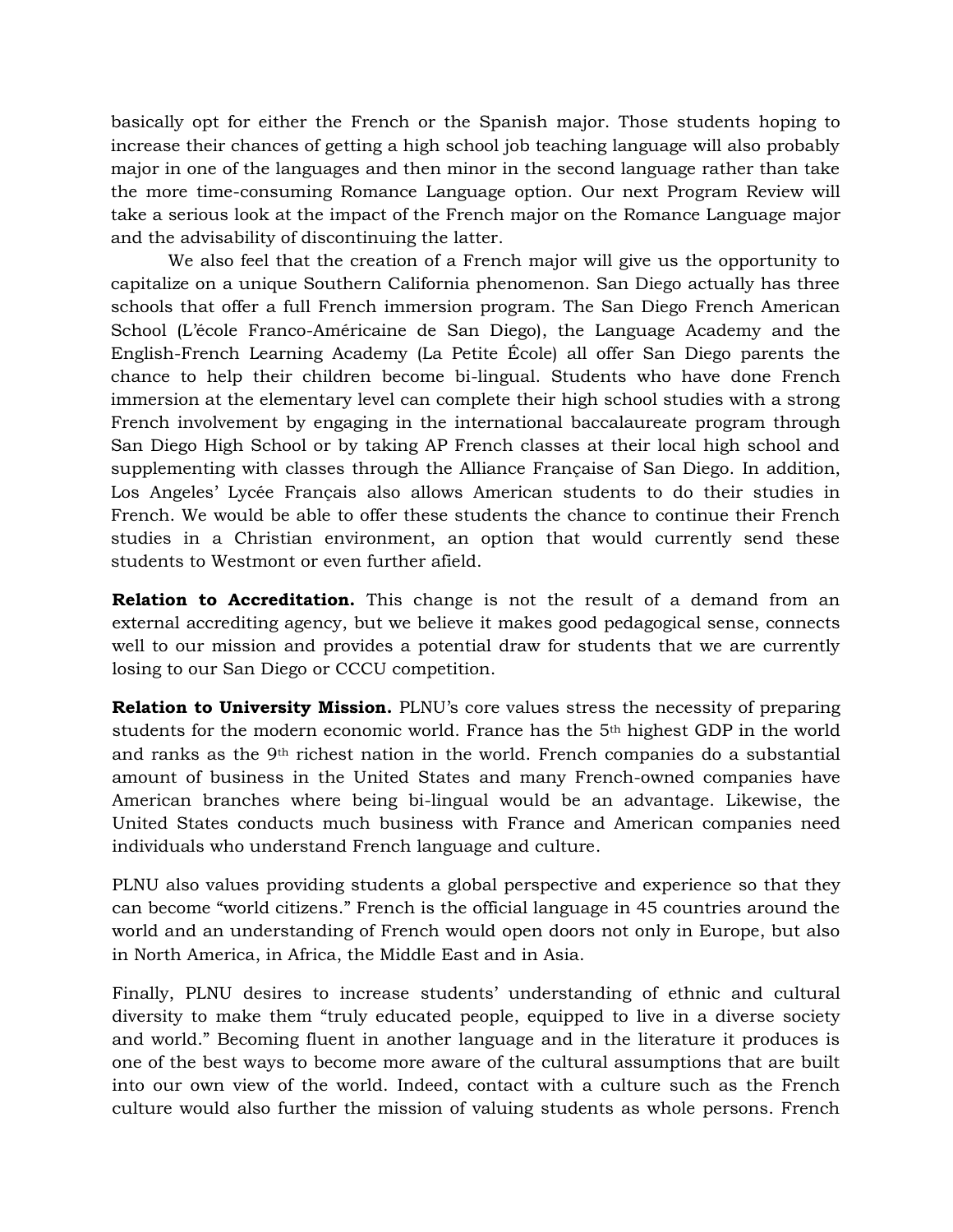society values balancing work and family and self-care in ways that American society does not.

**Relation to Departmental Learning Outcomes.** The French major and the altered French minor are both well aligned with major departmental objectives. In particular, they will meet the following outcomes:

- helping students to demonstrate knowledge of diverse cultures and literary texts.
- helping students interpret French language texts according to their cultural, literary and/or linguistic context

Having another literature course in the minor will provide students more opportunities to interpret French language texts and the Francophone literature course, in particular, will directly increase students' awareness of the impact of cultural, literary and linguistic context. The new course will also provide opportunities for students to discuss the influence of their own perspective on cultural interconnections through engagement with local, national and international communities.

The addition of the existing LIT 250 (Introduction to the Study of Literature) and LIT 495 (Literary Theory) to the courses required is essential to complete the French major. The first of these courses provides a crucial conceptual vocabulary for literary criticism while the second one will help introduce students to crucial modern theorists, many of whom are French (e.g. Derrida, Foucault, Lacan, Beauvoir, Cixous, Barthes, Deleuze, etc.) Although LIT495 is not required for the Spanish major, the leading role that French theorists have played in the development of literary theory and the importance of theory in any discussion of French literature make its inclusion in a French major mandatory.

**Impact on Enrollment.** We currently have 4 majors in Romance Languages and 12 minors in French. We anticipate that the number of French majors may be double that of Romance Language majors, especially given the regular enquiries we receive about a possible major in French.

**Financial Impact.** The substitution of a Francophone Literature course for French Phonetics will have little financial impact at all. French Phonetics will be taught once more (2012-13) in order to allow current Romance Language majors and French minors to complete the requirements of their catalog. Subsequently, the course will be dropped. Francophone literature will not be offered until 2014-2015, when new French minors and both Romance Language and French majors coming in under the 2012- 2013 catalog will need the course.

The development of a French major will involve a minimal course load increase although it will necessitate no new staffing. The new courses needed to create a French major are either currently offered courses (LIT 250, LIT 495 and all the courses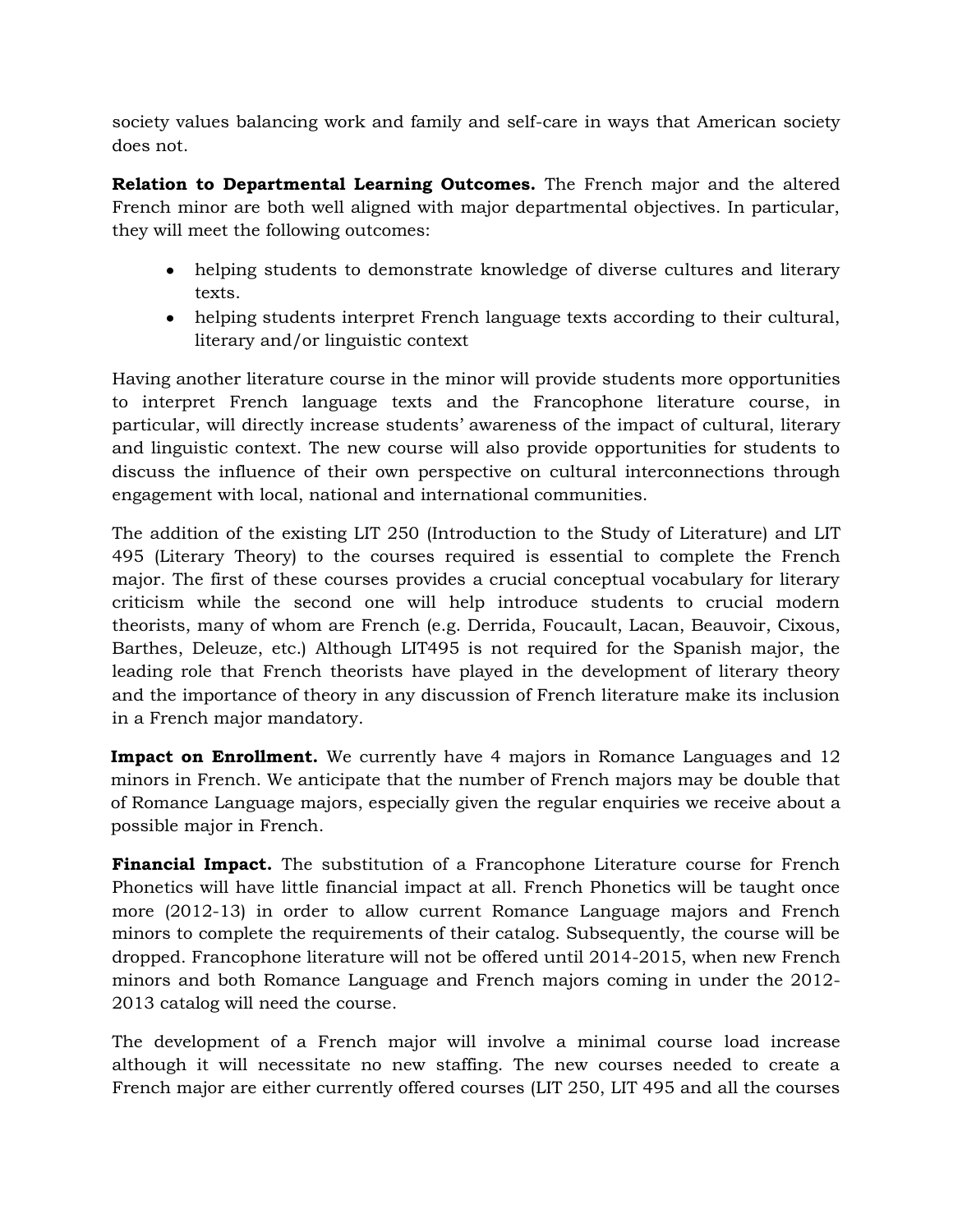of the French minor) or they will be part of a semester in France. We plan to work intensively with a Study Abroad Program in Paris in order to complement the classes we offer at PLNU. Students in the Paris Program will take 6-9 units after department approval. Dr. Lescart went to Paris in October 2010 and established a pre-official relationship with the CEA program. We have discussed the procedure of collaboration between our two institutions in order to be in accordance with WASC demands and our needs.

There is no financial impact. See the final staffing information for an explanation.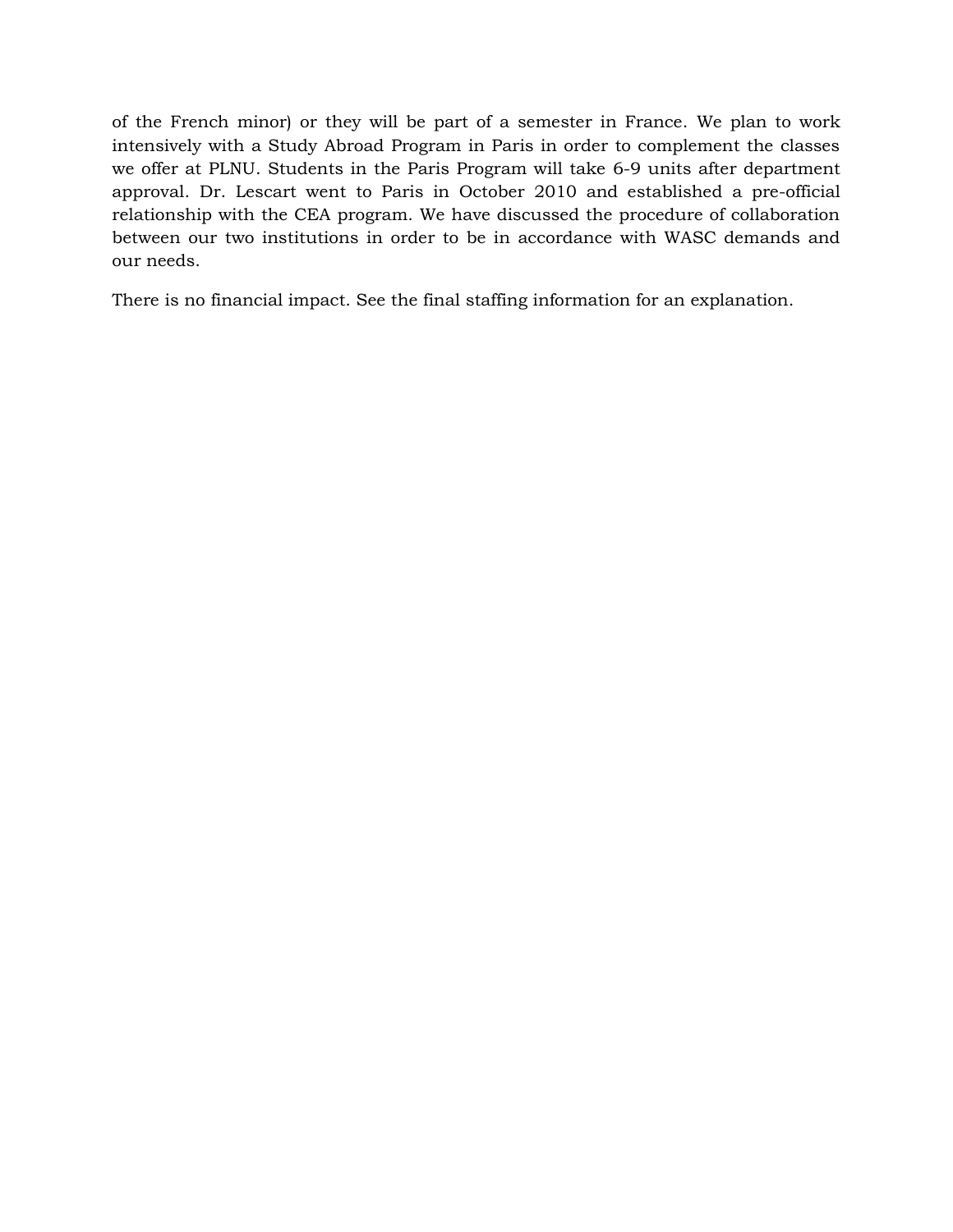### **III. Tentative Syllabus/Course Learning Outcomes.**

### **Syllabus: FRE 325, Francophone Literature (3 units).**

#### **Course Content**

In this survey of major Francophone Literary texts, from the colonial period through modern times, students will recognize characteristic features of texts and genres, gain a sense of different historical, cultural, and literary contexts in relationship with various areas of the world: Quebec, the Caribbean, the Maghreb, Central Africa, Lebanon, Vietnam, not to forget Belgium and Switzerland. Students will develop their own skills in critical reading, thinking, writing and speaking.

**Authors to be Included.** René Depestre, Patrick Chamoiseau, Amin Maalouf, Linda Lé, Leopold Senghor, Aimé Césaire, Edouard Glissant, Franz Fanon, Leila Sebbar, Mohammed Dib, Tahar Ben Jelloun, Assia Djebar, Anne Hebert, Danel Gagnon, Le Clézio, Jean-Noël Christment, Amélie Nothomb, Charles-Albert Cingria, Alain Mabanckou.

### **Course Goals and Objectives**

This course is one of the components of the Minor and/or Major in French. The faculty supports the survey of human endeavors from a historical, cultural, linguistic, and philosophical perspective, including developing critical appreciation of human expression – both artistic and literary.

By the end of the semester, a student should be able to do the following:

- **1)** Students will display interpretive, analytical, and critical skills developed through the close study and analysis of texts.
- **2)** Students will demonstrate knowledge of diverse culture and literary texts.
- **3)** Students will be able to interpret French texts according to their cultural, literary and/or linguistic contents;
- **4)** Students, from their own perspective, will be able to discuss issues pertaining to cultural connections within local, national and international communities.

The following two syllabi represent Study in French Literature courses that have been taught in the past and give a good example of the kind of course that FRE 420 might involve. The student learning outcomes for these courses were written before the department had selected departmental and programmatic outcomes, so their language may not correspond exactly to current DLOs or PLOs.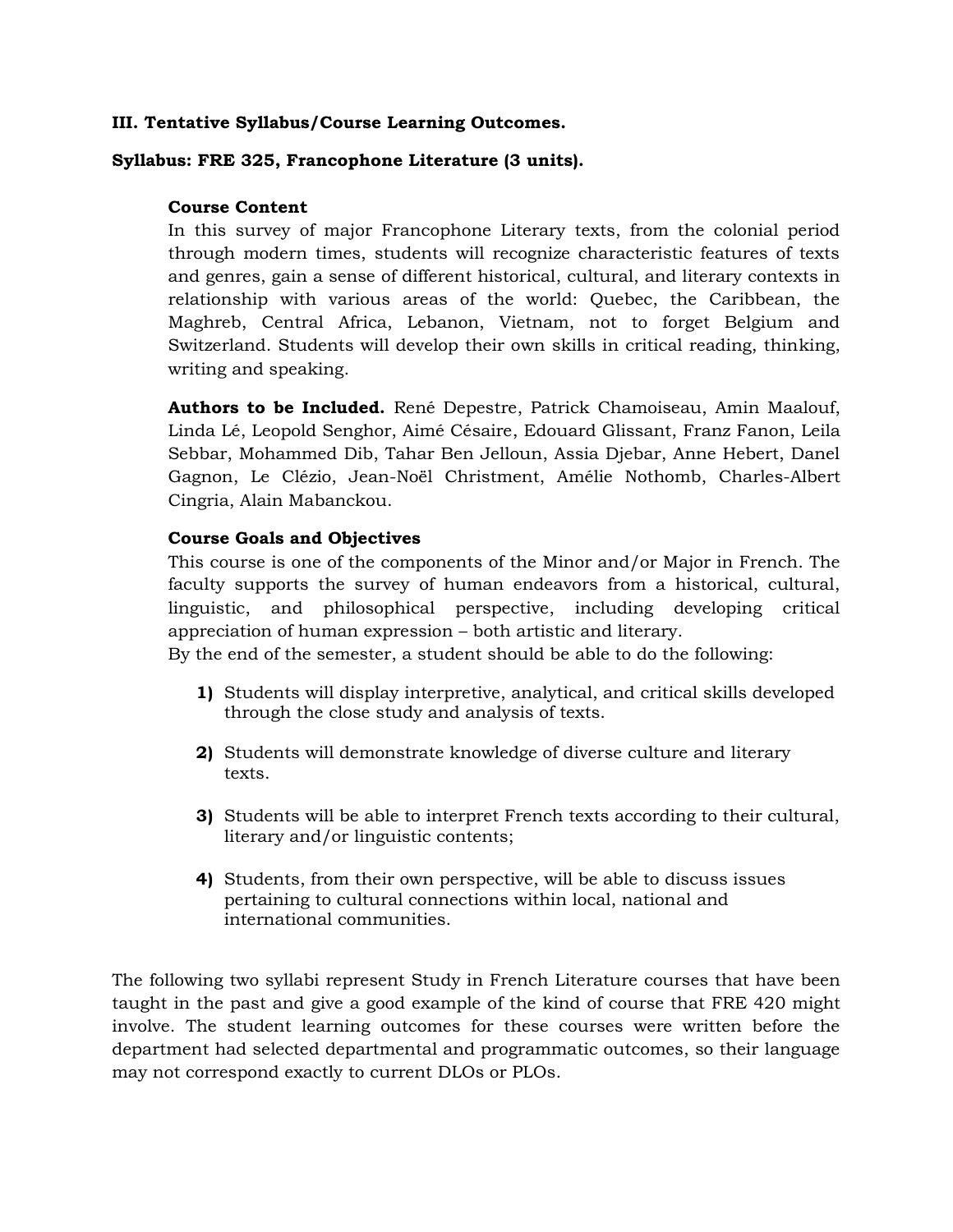# **Sample Syllabus: French 420 (1) Français 420: Le roman du 19<sup>e</sup> siècle**

### **Textes**

Stendhal, *Le rouge et le noir* Balzac, *La femme de trente ans* Flaubert, *L'éducation sentimentale* Zola, *Nana*

## **Nature du cours**

Loin de donner un survol de la littérature du 19<sup>e</sup> siècle ou du roman, ce cours permettra aux étudiants d'examiner à fond des chefs-d'œuvre des plus grands romanciers du 19<sup>e</sup> siècle de France : Stendhal, Balzac, Flaubert et Zola. On a choisi des romans qui détaillent la progression de l'enfance à l'âge adulte des hommes (*Le rouge et le noir, L'éducation sentimentale*) et des femmes (*La femme de 30 ans, Nana*).

### **Buts du cours**

Ce cours aidera les étudiants d'atteindre les buts suivants:

- 1) Comprendre les éléments principaux d'un roman: l'intrigue, les personnages principaux et secondaires, le décor, le style et le motif
- 2) Savoir lire un texte compliqué et en démêler les grandes lignes
- 3) Savoir faire des explications de texte sur différents aspects de la littérature
- 4) Comprendre et employer le vocabulaire plus développé de la littérature

## **[Student learning outcomes]**

This course will help students reach the following outcomes:

- 1) To demonstrate understanding of the principal elements of a novel: plot, major and secondary characters, setting, style and theme
- 2) To read a complex text in French and discuss the main ideas of the work
- 3) To write competent explication de texts on different aspects of literature
- 4) To understand and use the more developed vocabulary of literature

## **Explications de texte**

En général, une explication de texte ne devrait pas dépasser 2 pages, tapées à la machine. On devrait écrire les explications de texte en français correct. Une explication qu'on n'a pas corrigée au minimum par ordinateur ne sera pas acceptable. Les explications devrait être tapées en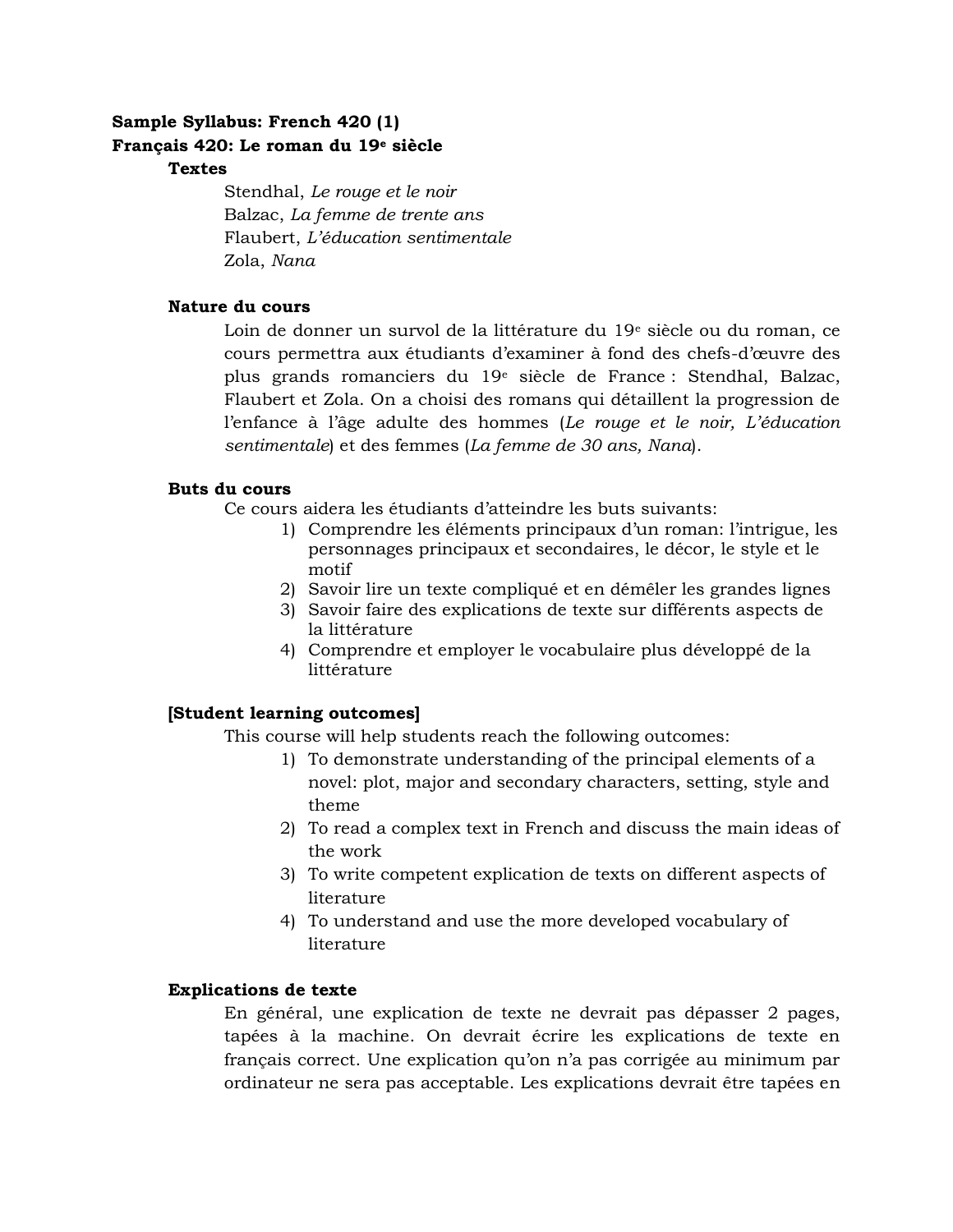12pt, à double espace. Tout devoir qui arrive en retard sera sujet à une réduction de note.

### **Syllabus : French 420 (2)**

## **Français 420: Le Théâtre du 20<sup>e</sup> Siècle**

#### **Textes**

| Jean Giraudoux, La querre de Troie  Jean-Paul Sartre, Huis Clos |                                    |
|-----------------------------------------------------------------|------------------------------------|
| Jean Giraudoux, Electre                                         | Jean-Paul Sartre, Les Mouches      |
| Jean Anouilh, Antigone                                          | Jean Ionesco, La Lecon             |
| Jean Anouilh, Becket                                            | Samuel Beckett, En attendant Godot |
| Albert Camus, Caligula                                          | Samuel Beckett, Fin de Partie      |

#### **Buts du cours**

Ce cours aidera les étudiants d'atteindre les buts suivants :

- 1) Comprendre les éléments principaux d'une pièce : l'intrigue, les personnages principaux et secondaires, la mise en scène, le style et les motifs
- 2) Savoir lire un texte compliqué et en démêler les grandes lignes
- 3) Savoir faire des explications de texte sur différents aspects de la littérature
- 4) Comprendre et employer le vocabulaire plus développé de la littérature

### **[Student learning outcomes]**

This course will help students reach the following outcomes:

- 1) To demonstrate understanding of the principal elements of a play: plot, major and secondary characters, stage design and setting, style and theme
- 2) To read a complex text in French and discuss the main ideas of the work
- 3) To write competent explication de texts on different aspects of literature
- 4) To understand and use the more developed vocabulary of literature

#### **IV. Catalog Copy**

| <b>Catalog Copy (Present)</b> | <b>Catalog Copy (New)</b>                                                                                   |
|-------------------------------|-------------------------------------------------------------------------------------------------------------|
| There is no Major in French.  | <b>New French Major:</b><br><b>LOWER-DIVISION REQUIREMENTS</b>                                              |
| <b>Non Applicable</b>         | COURSE<br>TITLE<br>UNITS<br>FRE 101-102 Elementary French I, II<br>4,4                                      |
|                               | FRE 250-251 Intermediate French I, II<br>3,3<br><b>OR</b> Equivalent<br>Introduction to the<br>LIT 250<br>3 |
|                               | Study of Literature                                                                                         |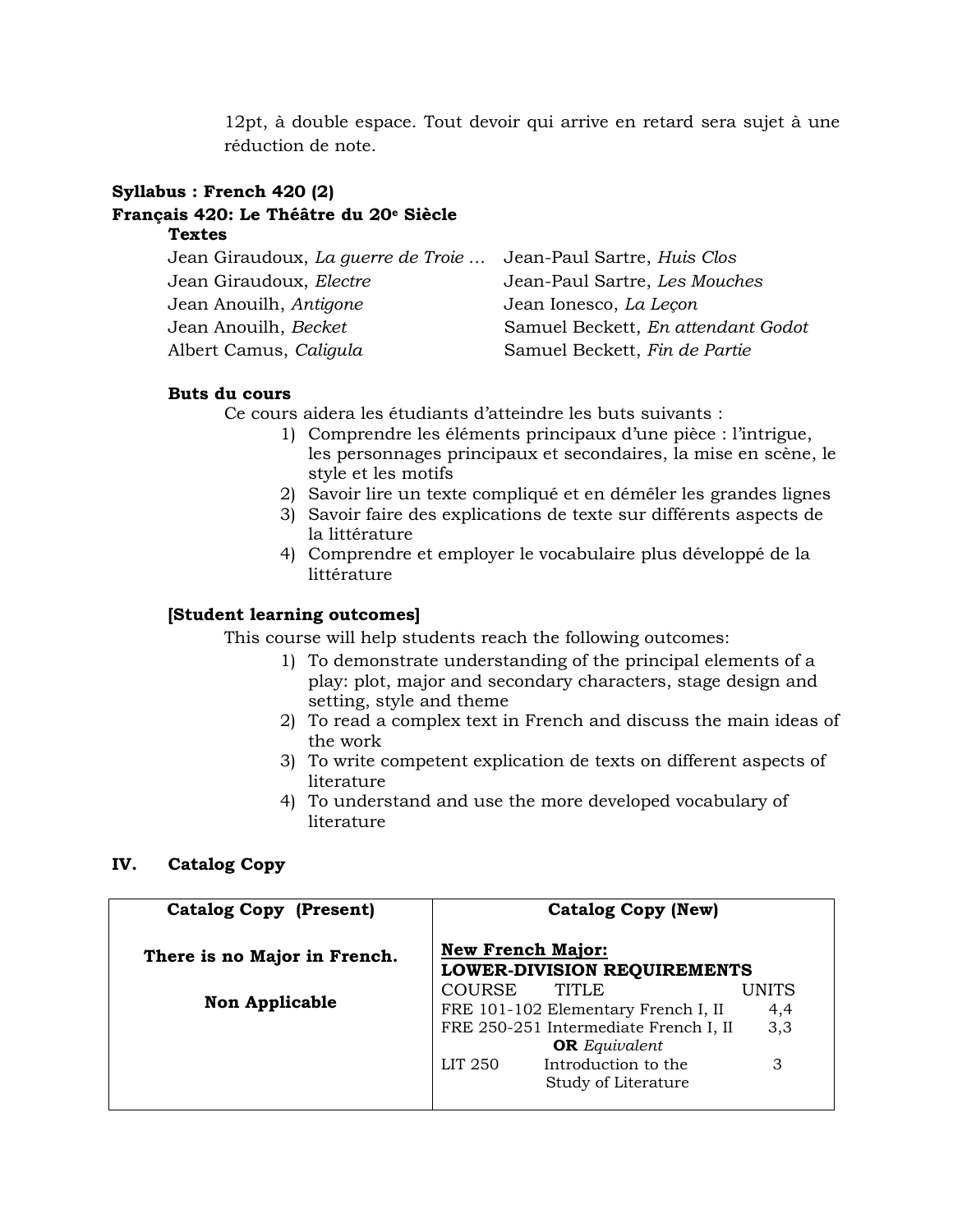|                                               | <b>TOTAL lower-division</b><br>17                      |
|-----------------------------------------------|--------------------------------------------------------|
|                                               | <b>UPPER-DIVISION REQUIREMENTS</b>                     |
|                                               | COURSE TITLE<br><b>UNITS</b>                           |
|                                               | FRE 303 French Conversation<br>3                       |
|                                               | 3<br>FRE 315 French Culture and Civilization           |
|                                               | 3<br>FRE 325 Francophone Literature                    |
|                                               | 3<br>FRE 320 Survey of French Literature               |
|                                               | 3<br>FRE 420 Studies in French Literature              |
|                                               | 3<br>LIT 495<br>Literary Theory and Scholarship        |
|                                               | Two classes abroad in France or Francophone            |
|                                               | country (6 units) or 9 units of which 3 could          |
|                                               | be equivalent to one of our PLNU courses               |
|                                               | subject to Department approval<br>$6 - 9$              |
|                                               | <b>TOTAL Upper Division:</b><br>24-27                  |
|                                               | TOTAL MAJOR UNITS:<br>41-44                            |
|                                               | <b>Recommended Class</b>                               |
|                                               | LIT 535<br>Methods of Teaching English                 |
| <b>OLD FRENCH MINOR:</b>                      | <b>NEW FRENCH MINOR:</b>                               |
| <b>LOWER-DIVISION REQUIREMENTS</b>            | <b>LOWER-DIVISION REQUIREMENTS</b>                     |
| <b>COURSE</b><br><b>TITLE</b><br><b>UNITS</b> | <b>COURSE</b><br><b>TITLE</b><br><b>UNITS</b>          |
| FRE 101-102 Elem.French I, II<br>4,4          | FRE 101-102 Elementary French I, II<br>4,4             |
| FRE 250-251 Intermed.French I, II 3,3         | 3,3<br>FRE 250-251 Intermediate French I, II           |
| <b>OR</b> Equivalent                          | <b>OR</b> Equivalent                                   |
| <b>TOTAL lower-division</b><br>14             | <b>TOTAL lower-division</b><br>14                      |
|                                               |                                                        |
| <b>UPPER-DIVISION REQUIREMENTS</b>            | <b>UPPER-DIVISION REQUIREMENTS</b>                     |
| <b>COURSE</b><br><b>TITLE</b><br><b>UNITS</b> | COURSE<br><b>TITLE</b><br><b>UNITS</b>                 |
| FRE 303 French Conversation<br>3              | <b>FRE 303</b><br>French Conversation<br>3             |
| FRE 315 French Culture and Civ.<br>3          | <b>FRE 315</b><br>French Culture and Civilization<br>3 |
| FRE 301 French Phonetics<br>3                 | 3<br><b>FRE 325</b><br>Francophone Literature          |
| FRE 320 Survey of French Lit<br>3             | Survey of French Literature<br><b>FRE 320</b><br>3     |
| <b>TOTAL Upper Division:</b><br>12            | <b>TOTAL Upper Division:</b><br>12                     |
| TOTAL MINOR UNITS:<br>26                      | 26<br>TOTAL MINOR UNITS:                               |
| <b>Catalog Copy for Old Course:</b>           | <b>Catalog Copy for New Course:</b>                    |
| FRE 301 (3) FRENCH PHONETICS                  | FRE 325 (3) Francophone Literature                     |
| A study of French phonetics and               | A study of Francophone texts from Quebec,              |
| intonation patterns along with                | the Caribbean, the Maghreb, Central Africa,            |
| intensive practice of French                  | Lebanon and Vietnam. This class addresses              |
| pronunciation.                                | issues of national identity, post-colonialism          |
| Prerequisite: French 102                      | and recent trends toward globalization.                |
|                                               | Prerequisite: French 251                               |
|                                               | FRE 420 Studies in French Literature (3)               |
|                                               | (offered every other year) A study of a                |
|                                               | particular period, a particular genre, or a            |